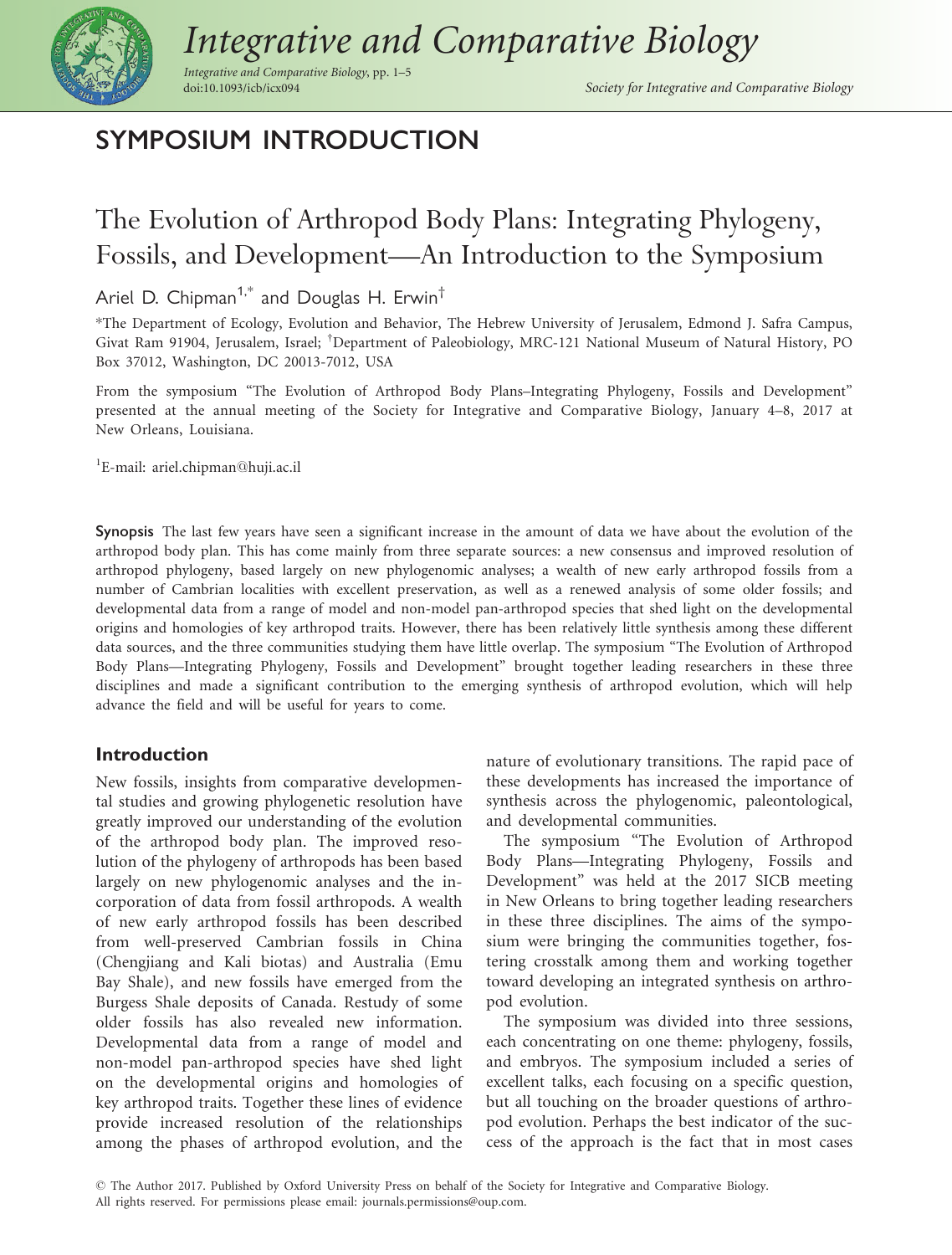both the talks and the resulting papers touched on more than one of the main symposium themes. Most of the talks are represented as symposium papers in this volume.

### Arthropod phylogeny, fossils, and development

An overview of ecdysozoan relationships was provided by Gonzalo Giribet. The monophyly of Ecdysozoa is now beyond dispute ([Giribet and Wheeler 1999](#page-3-0); [Telford et al. 2008](#page-3-0)). Ecdysozoa is usually divided into three clades: Panarthropoda, Scalidophora, and Nematoida. Despite many advances in the quantity and resolution of phylogenetic and phylogenomic data, the internal relationships among these clades are still in flux. As Giribet presented it, neither one of these three is as robustly supported as we would like ([Giribet](#page-3-0) [and Edgecombe 2017](#page-3-0)). The monophyly of Panarthropoda (traditionally including arthropods, onychophorans, and tardigrades) has been put into question by the inconsistent position of tardigrades. Even when Panarthropoda is resolved as monophyletic, the position of onychophorans and tardigrades, and the question of which of them is the arthropod sister group, varies among analyses. Resolving the topology of relationships among the panarthropod clades is of course critical to the debate on the evolution of the arthropod body plan. The discovery of a diversity of lobopodian fossils from early Cambrian deposits, and phylogenetic analyses that suggested they were the ancestral nexus for arthropods, tardigrades, and onychophorans, has provided the framework for most discussions for more than a decade. Within this framework, onychophorans and tardigrades are thought to preserve many aspects of the ancestral "lobopodian" body plan ([Budd](#page-3-0) [1996](#page-3-0); [Budd and Telford 2009;](#page-3-0) [Edgecombe 2010](#page-3-0); [Edgecombe et al. 2014](#page-3-0)).

New sources of phylogenetic data could help resolve the phylogenetic uncertainties for Panarthropoda. In her talk, Sarah Tweedt evaluated evidence for a stepwise acquisition of arthropod characters within the lobopodan stem group and found low support. Her paper expands upon the possibility of utilizing developmental data, particularly from the structure of gene regulatory networks (GRNs) as phylogenetic data. Focusing on the evolution of arthropod limbs, Tweedt employed the approach to evolutionary novelty introduced by Günter Wagner  $(2014)$  to assess whether the position of a limb or its characteristic morphology is a better foundation for establishing homology [\(Tweedt 2017](#page-4-0)). Developmental processes are being progressively unveiled through comparative study of mechanisms and the results have often challenged more traditional

approaches to assessing morphological homology. She analyzes fossil and molecular clock evidence to propose that lobopods and arthropods rapidly diverged from a cryptic Ediacaran ancestor. The crux of Tweedt's argument is that developmental identity of a limb is distinct from the information that controls the segmental position of the limb along the anterior–posterior axis of the developing embryo. This argument has important implications both for character coding for phylogenetic analysis and for interpreting a lobopod-arthropod evolutionary transition.

Looking more broadly at the fossil record and its contribution to our understanding of the evolution of arthropod character states, Greg Edgecombe emphasized the importance of the fossil record in helping to reconstruct arthropod phylogeny, in association with molecular data. Edgecombe's talk opened the session of fossils, but connected very strongly to the first session on phylogeny, and he and Giribet collaborated on the opening paper [\(Giribet and Edgecombe 2017\)](#page-3-0). Clearly, any discussion of the internal relationships within Panarthropoda, and between Panarthropoda and its nearest relatives, must take into account the evidence from the remains of the organisms that lived closest to the time of the split between and within these lineages. In his second contribution to this volume, [Edgecombe](#page-3-0) [\(2017\)](#page-3-0) focuses on the origin of mandibles in the fossil record. The mandible is the defining feature of one of the two major branches of arthropods—the eponymous Mandibulata. Edgecombe uses the mandible as a specific and detailed example for the use of morphology and fossils in creating phylogenetic trees and in dating them. He links the emerging consensus on monophyly of Mandibulata, with Cambrian fossils that demonstrate a series of morphological transitions within stem group members recovered from Orsten-type deposits. He then uses fossil calibrated time trees to identify when the transitions took place and when crown-group Mandibulata evolved and diverged into its major constituent clades. (After the symposium and submission of manuscripts, an alternative view of the origin of mandibulates, emphasizing the importance distinctive larval niches, was published by [Aria and](#page-3-0) [Caron \(2017\).](#page-3-0)) Finally, Edgecombe draws on the evodevo literature, citing recent studies that provide a hint as to the molecular underpinnings of the mandible as a defining trait, bringing together all of the themes of the symposium.

Another aspect of the arthropod body plan that can be analyzed through a synthetic approach was presented by Javier Ortega-Hernández. He talked about the homology of the anterior segments of the arthropod body and the evolution of the anterior appendages. In his work (not published in this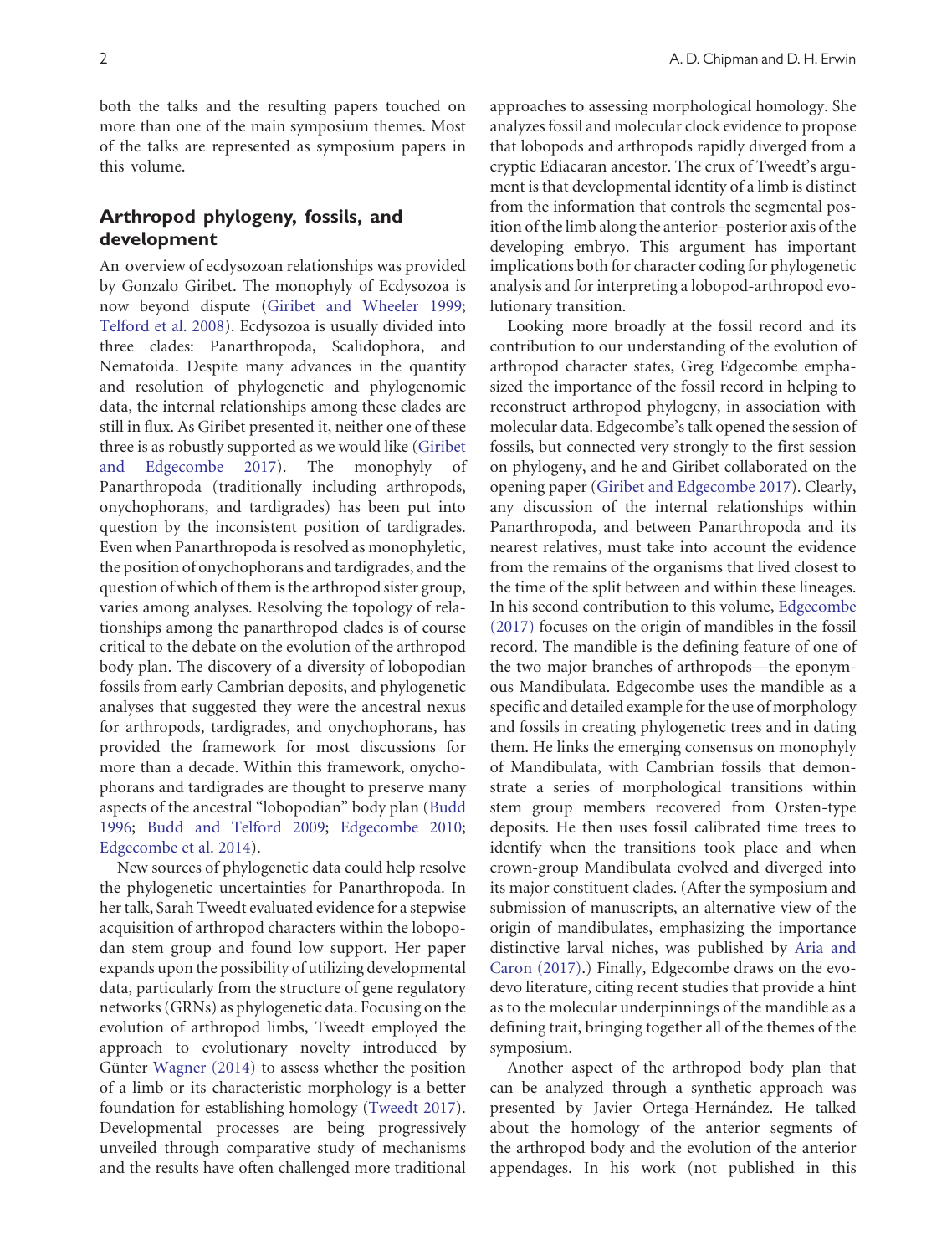volume [Ortega-Hern](#page-3-0)ández et al. (2017)) he combines data from the fossil record with comparative morphology of recent panarthropods and with recent results from comparative development biology of these animals. Among other things, he traces the evolution and position of the mouth, and the associated hypostome–labrum complex, in different stem-group arthropods and links this to the development of Onychophora. He homologizes the anterior appendages of various stem- and crown-group fossil arthropods with those of extant groups, using data from comparative neuro-anatomy, gene expression patterns, and positional homology. His work represents a true synthesis of different sources of data to give the most complete analysis to date of the evolution and origin of the panarthropod head.

Staying with fossil arthropods, Melanie Hopkins also applied a developmental approach, focusing on trilobites [\(Hopkins 2017\)](#page-3-0). The remarkable fossil record of different ontogenetic stages in trilobites makes these the best exemplars for studying development in fossil taxa [\(Fusco et al. 2004;](#page-3-0) [Hughes et al. 2006](#page-3-0)). Hopkins started by pointing out the key aspects of trilobite life history and evolutionary history that make them ideal for that purpose. She observed that "segmentation" in trilobites might not be true segmentation, but rather a reflection of the structure of dorsal tergites, which may not correspond exactly to true morphological segments. Most of her talk, and the resulting paper, discussed different modes of development, and how these differences in ontogeny can be seen as drivers or constrainers of trilobite evolution. Her detailed work on trilobite ontogeny has identified a series of morphological modules in the trilobite body plan. Individual modules can follow independent developmental trajectories, providing material for natural selection to easily modify body plans through specific changes in the trajectory of individual modules. This work is an excellent example of using fossil ontogeny to understand morphological evolution, linking developmental time and evolutionary time. The work goes as far as to demonstrate a link between certain life history traits and likelihood of extinction. Hopkins concludes by stating that the main hindrance to understanding the link between trilobite development and evolution is the lack of a robust phylogeny—linking back to the first theme of the symposium and the importance of phylogenies.

Joanna Wolfe followed the same approach of trying to understand the life history of fossil taxa. She tried to probe the ecology of the earliest members of the arthropod stem groups using fossils and dated phylogenies to infer ancestral life history characteristics. Specifically, she focused on trying to reconstruct whether direct development or indirect development with ecological metamorphosis is the plesiomorphic state for crown-group Arthropoda [\(Wolfe 2017\)](#page-4-0). Her analyses show consistently that metamorphosis evolved earlier than the divergence of Ecdysozoa, and that it is thus shared by all Euarthropoda.

A major event in the evolution of arthropods was terrestrialization—the departure from the ancestral marine environment onto land. This is believed to have happened several times convergently through arthropod evolution. Prashant Sharma focused on the evolution of respiratory structures in different arthropod lineages following independent terrestrialization events ([Sharma 2017](#page-3-0)). Sharma's approach is straightforward evo-devo; an analysis of the expression patterns of homologous genes in different lineages in an attempt to identify homologous structures, and thus reconstruct the evolutionary history of attainment of different aspects of the arthropod body plan. His results show that, contrary to many previously published reports, the various respiratory structures are not all homologous to each other. He also shows that the book lungs are homologous to walking limbs.

Ariel Chipman also takes an evo-devo approach. In his talk, he reviewed the GRNs involved in patterning different aspects of the arthropod body plan [\(Auman and Chipman 2017\)](#page-3-0). His approach is to try and identify specific GRNs that can be identified as character identity networks, and see how they were first assembled and how they evolve over time within arthropods. His talk and paper focus mostly on networks involved in defining segmentation—one of the central aspects of the arthropod body plan. He points out several networks that are fairly wellconserved and well-understood, for example posterior segmentation, and contrasts them with recently evolved networks, such as the terminal system in Drosophila and with networks about which our knowledge is still very vague. A major hindrance here, according to Chipman, is not just lack of data, but the fact that GRNs can change through developmental system drift [\(True and Haag 2001](#page-4-0)) and there may be so little remaining similarity that it can be difficult to identify conserved networks.

Combining the evo-devo approach with comparative morphology and the fossil record, Elizabeth Jockusch reviewed data on the development of arthropod limbs, to provide a detailed account of the evolution of the different features of limbs [\(Jockusch 2017\)](#page-3-0). Arthropodization (the existence of jointed limbs) is the second key aspect of the arthropod body plan. Jockusch traces the transformation from the unsegmented lobe-like limbs of the early lobopods to the jointed appendages of upper stem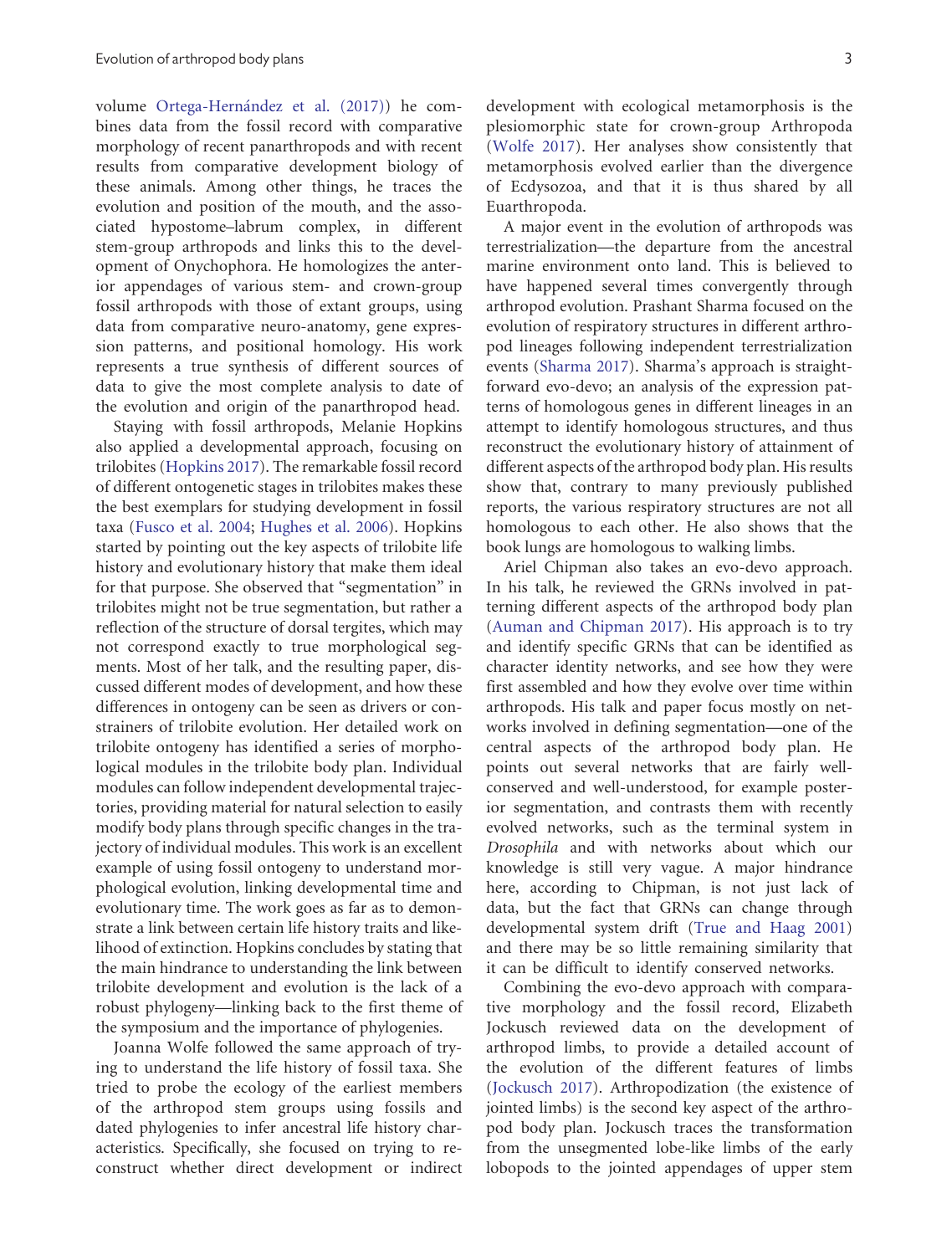<span id="page-3-0"></span>group arthropods, through the appearance of podomeres and joints, and the genes responsible for defining them. She then follows the gradual specialization of the anterior limbs, and the transformation of the protocerebral appendage to the labrum—providing a link with Ortega-Hernández's talk on the evolution of the arthropod head. These anterior appendages are among the best-studied examples of an evolutionary transition between character identities, and Jockusch demonstrates this using character trees, and plotting how the different identities evolved and shifted over evolutionary time.

Finally, linking back to the broader ecdysozoan picture, and to non-arthropod phyla and their role in understanding arthropod evolution, Frank Smith discussed the homology of body regions in tardigrades. He started by reviewing his previously published results showing that tardigrades have lost an intermediate body region (Smith et al. 2016). In his contribution to this volume he and Bob Goldstein report new results on the structure and homology of the tardigrade brain (Smith et al. 2017). Tardigrades have neuropil like structures in the head cavity that are serially homologous to trunk neuropil. The ventral (sub-esophageal) portion of the brain is an extension of the dorsal portion and not a separate ganglionic structure. Their detailed morphological description forms the basis for a model of the evolution of the panarthropod protocerebrum. They suggest that the anterior ganglion evolved from within an ancient circum–esophageal neuropil, to give rise to the panarthropod protocerebrum.

#### Conclusion

There has been renewed interest in fundamental questions of arthropod evolution, stemming from the surge of fossil, phylogenetic, and developmental data, as illustrated by the talks and papers in this symposium. As our understanding becomes more detailed, the picture becomes more complex, and it is important to bring together workers from different disciplines at this point in time when the consensus is starting to emerge. This symposium provided an excellent synthesis, with most of the talks already bridging the gaps between the different disciplines. We hope that the papers collected in this volume will provide a body of reference material that will help advance the field and will be useful for years to come.

#### Funding

The symposium was funded by the Society for Integrative and Comparative Biology, with support from the Division of Evolutionary Developmental Biology (DEDB), the Division of Invertebrate Zoology (DIZ), and the Division of Phylogenetics and Comparative Biology (DPCB). Funding was also provided by the Crustacean Society, by the American Microscopical Society, and by the Paleontological Society.

#### **References**

- Aria C, Caron JB. 2017. Burgess Shale fossils illustrate the origin of the mandibulate body plan. Nature 545:89–92.
- Auman T, Chipman AD. 2017. The evolution of gene regulatory networks that define the arthropod body plans. Integr Comp Biol (doi:10.1093/icb/icx035).
- Budd G, Telford MJ. 2009. The origin and evolution of the arthropods. Nature 457:812–6.
- Budd GE. 1996. The morphology of Opabinia regalis and the reconstruction of the arthropod stem-group. Lethaia 29:1–14.
- Edgecombe GD. 2010. Arthropod phylogeny: an overview from the perspectives of morphology, molecular data and the fossil record. Arthropod Struct Dev 39:74–87.
- Edgecombe GD. 2017. Inferring arthropod phylogeny: fossils and their interaction with other data sources. Integr Comp Biol (doi:10.1093/icb/icx061).
- Edgecombe GD, Legg DA, Smith A. 2014. Origins and early evolution of arthropods. Palaeontology 57:457–68.
- Fusco G, Hughes NC, Webster M, Minelli A. 2004. Exploring developmental modes in a fossil arthropod: growth and trunk segmentation of the trilobite Aulacopleura konincki. Am Nat 163:167–83.
- Giribet G, Edgecombe GD. 2017. Current understanding of Ecdysozoa and its internal phylogenetic relationships. Integr Comp Biol (doi:10.1093/icb/icx072).
- Giribet G, Wheeler WC. 1999. The position of arthropods in the animal kingdom: Ecdysozoa, islands, trees, and the "parsimony ratchet". Mol Phylogenet Evol 13:619–23.
- Hopkins MJ. 2017. Development, trait evolution, and the evolution of development in trilobites. Integr Comp Biol (doi:10.1093/icb/icx033).
- Hughes NC, Minelli A, Fusco G. 2006. The ontogeny of trilobite segmentation: a comparative approach. Paleobiology 32:602–27.
- Jockusch EL. 2017. Developmental and evolutionary perspectives on the origin and diversification of arthropod appendages. Integr Comp Biol (doi:10.1093/icb/icx063).
- Ortega-Hernández J, Janssen R, Budd GE. 2017. Origin and evolution of the panarthropod head—a palaeobiological and developmental perspective. Arthropod Struct Dev 46:354–79.
- Sharma PP. 2017. Chelicerates and the conquest of land: a view of arachnid origins through an evo-devo spyglass. Integr Comp Biol (doi:10.1093/icb/icx078).
- Smith FW, Boothby TC, Giovannini I, Rebecchi L, Jockusch EL, Goldstein B. 2016. The compact body plan of tardigrades evolved by the loss of a large body region. Curr Biol 26:224–9.
- Smith FW, Bartels PJ, Goldstein B. 2017. A hypothesis for the composition of the tardigrade brain and its implications for panarthropod brain evolution. Integr Comp Biol (doi:10.1093/icb/icx081).
- Telford MJ, Bourlat SJ, Economou A, Papillon D, Rota-Stabelli O. 2008. The evolution of the Ecdysozoa. Philos Trans R Soc Lond B Biol Sci 363:1529–37.